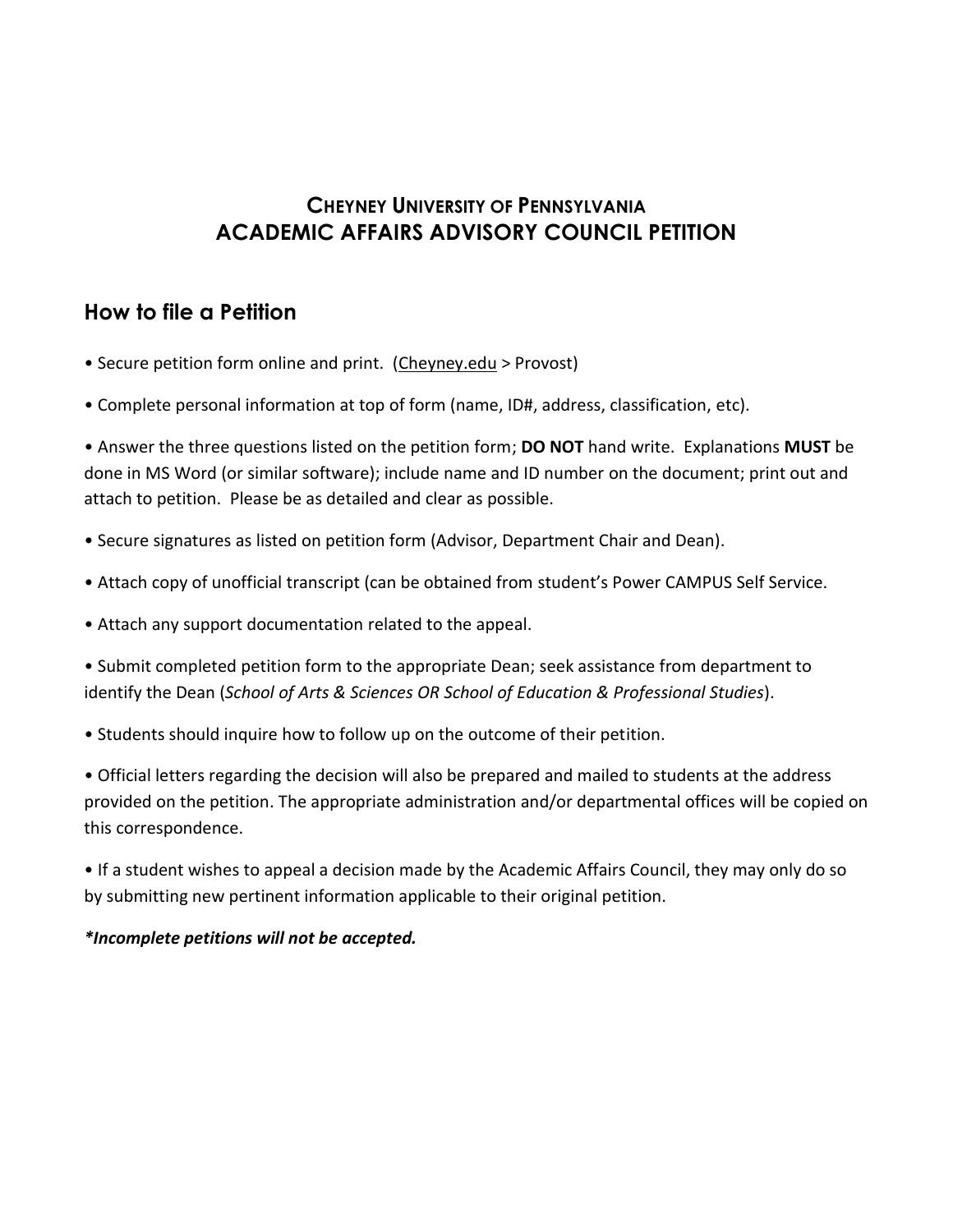### **CHEYNEY UNIVERSITY OF PENNSYLVANIA**

# **ACADEMIC AFFAIRS ADVISORY COUNCIL PETITION**

| Date                                                                                                                                                                                          |                   |                                                     |                         |                        |                             |  |
|-----------------------------------------------------------------------------------------------------------------------------------------------------------------------------------------------|-------------------|-----------------------------------------------------|-------------------------|------------------------|-----------------------------|--|
| Last Name                                                                                                                                                                                     | <b>First Name</b> |                                                     | Middle Initial          | Student ID Number/SSN# |                             |  |
| (Local Address) Street/P.O. Box                                                                                                                                                               |                   | City                                                |                         | State                  | Zip Code                    |  |
| Telephone Number                                                                                                                                                                              |                   | Cheyney email address (no personal email addresses) |                         |                        | <b>Total Credits Earned</b> |  |
| Major                                                                                                                                                                                         |                   |                                                     | Name of Faculty Advisor |                        |                             |  |
| Classification (check appropriate box):                                                                                                                                                       |                   | $\Box$ Freshman                                     | □ Sophomore             | $\square$ Junior       | $\square$ Senior            |  |
| REMINDER: PLEASE ATTACH A COPY OF YOUR UNOFFICIAL TRANSCRIPT WITH YOUR PETITION.                                                                                                              |                   |                                                     |                         |                        |                             |  |
| Council to review.<br>** (DO NOT hand write. Explanations MUST be done in MS Word (or similar software) include name and ID<br>number on the document; print out and attach to this petition) |                   |                                                     |                         |                        |                             |  |
| 2) State what action(s) you would like the Council to take to remedy the problem(s). [Attach additional<br>pages if needed].                                                                  |                   |                                                     |                         |                        |                             |  |
| ** (DO NOT hand write. Explanations MUST be done in MS Word (or similar software) include name and ID<br>number on the document; print out and attach to this petition)                       |                   |                                                     |                         |                        |                             |  |
| 3) Clearly state your rationale or justification for the action you want the Council to take.<br>[Attach additional pages and supporting documents if appropriate].                           |                   |                                                     |                         |                        |                             |  |
| ** (DO NOT hand write. Explanations MUST be done in MS Word (or similar software) include name and ID                                                                                         |                   |                                                     |                         |                        |                             |  |

*number on the document; print out and attach to this petition)*